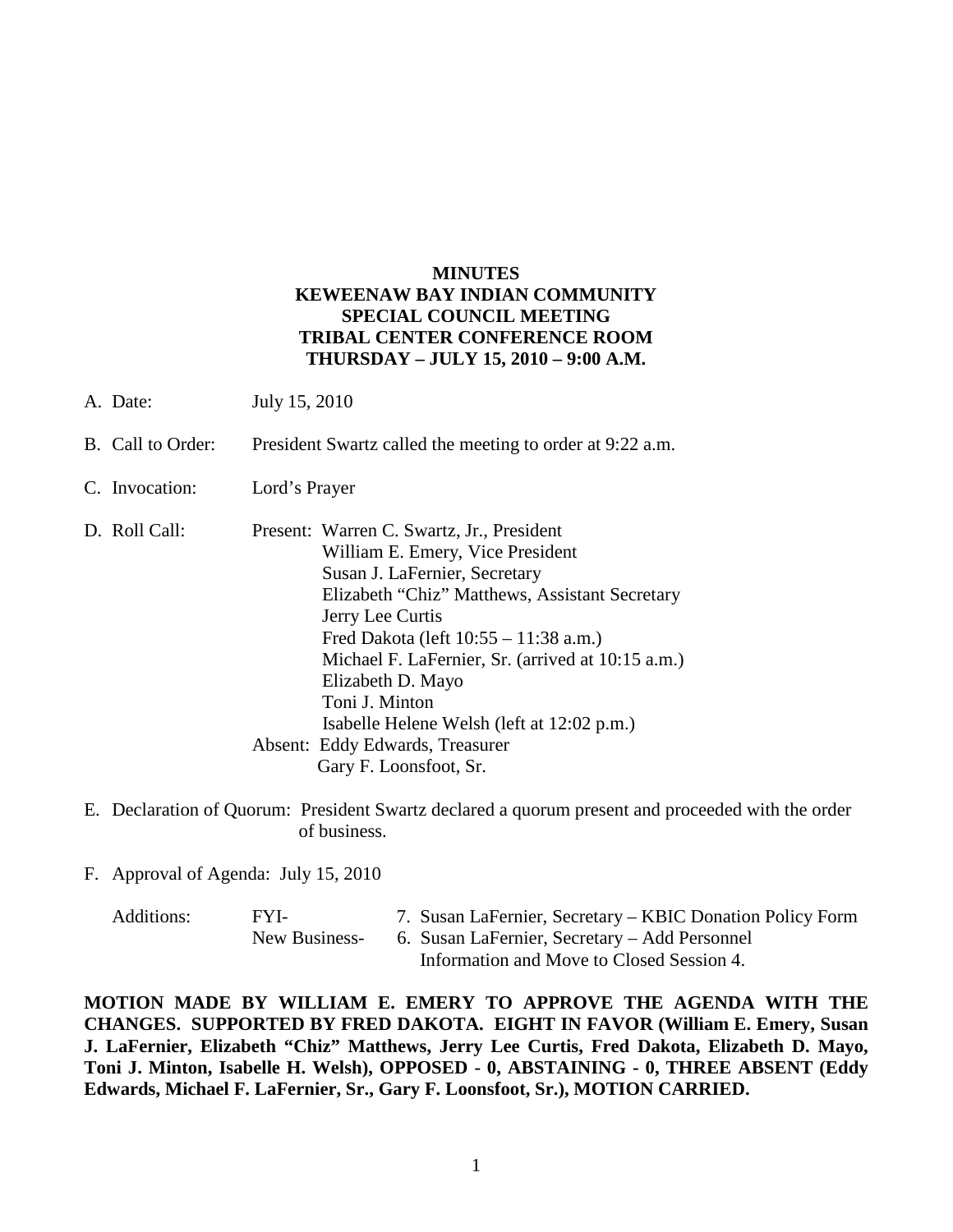- G. For Your Information:
	- 1. Annual Meeting with the US Attorney et al July 21, 2010
	- 2. "Wiidookodaadig" The Elder Project Brochure from Ojibwa Community Library dedicated to Joan Bemis who passed on October 9, 2009
	- 3. VOIGT Intertribal Task Force Meeting Minutes June 9, 2010 Lac Courte Oreilles, WI
	- 4. Draft Inspection/Audit Report 2010-004 Michigan Gaming Control Board
	- 5. USDA "New Advisory Committee on Animal Health" Seeking Nominees
	- 6. KBIC Community Needs Assistance Program (CNAP) Guidelines, Procedure, Appeal Process
	- 7. KBIC Donation (Policy) Request Form
- H. New Business:
	- 1. Valerie Voakes Laptop Request for Robert Voakes, Jr.

**MOTION MADE BY WILLIAM E. EMERY TO APPROVE THE REQUEST FOR ROBERT VOAKES, JR. FOR A LAPTOP. SUPPORTED BY FRED DAKOTA. EIGHT IN FAVOR (William E. Emery, Susan J. LaFernier, Elizabeth "Chiz" Matthews, Jerry Lee Curtis, Fred Dakota, Elizabeth D. Mayo, Toni J. Minton, Isabelle H. Welsh), OPPOSED - 0, ABSTAINING - 0, THREE ABSENT (Eddy Edwards, Michael F. LaFernier, Sr., Gary F. Loonsfoot, Sr.), MOTION CARRIED.**

2. Gregg Nominelli, Economic Developer – The Economic Development Committee recommended to go forward with the Project Green Sand which is a roofing granule production facility using stamp sand and apply for ICDBG funds. The Committee would like to see the Corporate Code approved and to apply from the BIA Loan fund.

# **Mike LaFernier, Sr. arrived at 10:15 a.m.**

**Break: 10:23 – 10:40 a.m.** 

### **Fred Dakota left at 10:55 a.m.**

- 3. Jim Stingle, Grant Writer FY2010 HUD ICDBG Project Selection The list of possibilities was narrowed to (4) choices for review until the next meeting. Project Green Sand, a Cultural Center in Zeba, a new Commodity Food Building, and a Supportive Housing Building by the New Day Treatment Center with the waterline project.
- 4. Susan LaFernier, Secretary June 2010 Donations President Swartz was given authorization to donate two "Stay and Play" Packages from the Ojibwa Casino to the  $7<sup>th</sup>$  Annual MAST Golf Tournament Fund Raiser, July 30, 2010.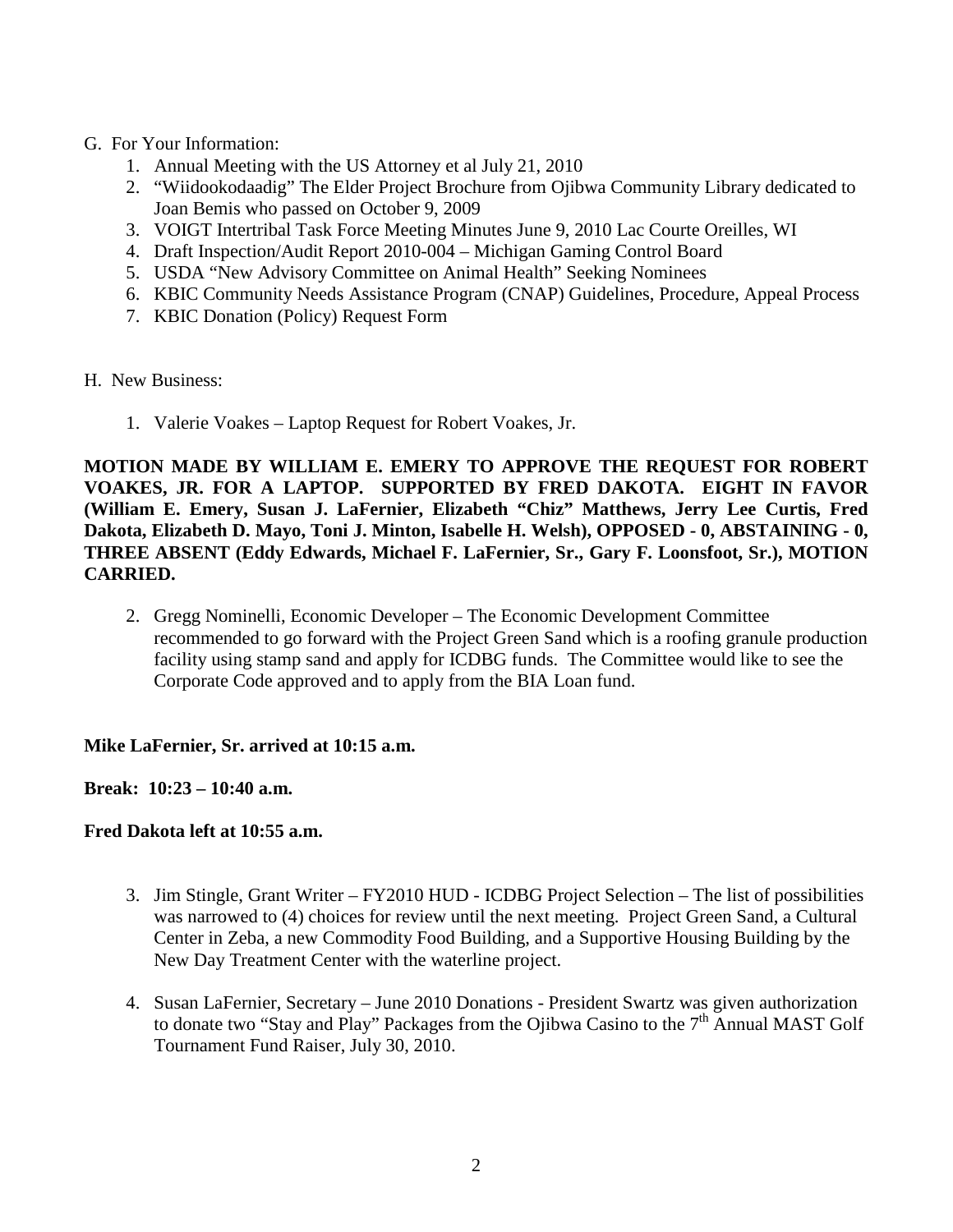**MOTION MADE BY JERRY LEE CURTIS TO APPROVE THE JUNE 2010 DONATIONS TO THE AMERICAN RED CROSS FOR \$1,000.00, THE BARAGA COUNTY WHITETAIL DEER HERD BANQUET FOR \$500.00, THE ISLAND RESORT CASINO FOR \$100.00 FOR A GOLD TOURNAMENT, AND THE GREAT LAKES CENTER FOR YOUTH DEVELOPMENT FOR \$250.00. SUPPORTED BY TONI J. MINTON. EIGHT IN FAVOR (William E. Emery, Susan J. LaFernier, Elizabeth "Chiz" Matthews, Jerry Lee Curtis, Michael F. LaFernier, Sr., Elizabeth D. Mayo, Toni J. Minton, Isabelle H. Welsh), OPPOSED - 0, ABSTAINING - 0, THREE ABSENT (Eddy Edwards, Fred Dakota, Gary F. Loonsfoot, Sr.), MOTION CARRIED.** 

5. Larry Denomie III, CEO – Budget FY11 (Parameters) Considerations - Discussion

**Fred Dakota returned at 11:38 a.m.** 

**Elizabeth Mayo left at 11:51 a.m.** 

**Isabelle Welsh left at 12:02 p.m.** 

**Lunch: 12:02 – 1:17 p.m.** 

- 6. Fred Dakota
	- a) Bob Ross Mr. Ross approached the Council at the June 24 meeting and would like to know what the Council decided on his request for the Tribe to make an investment of \$200,000.00. The Council consensus is to deny the request at this time for more information.
	- b) Fred requested an update regarding Tim Shanahan's Letter of Request Susan LaFernier has information to discuss in Closed Session regarding situations similar with past employees.
- I. Closed Session:
	- 1. Titling Task Force Update
	- 2. Larry Denomie III, CEO Pines Convenience Center Issue
	- 3. John Baker, Attorney
	- 4. Susan LaFernier, Secretary Personnel Information

**MOTION MADE BY MICHAEL F. LAFERNIER, SR. TO GO INTO CLOSED SESSION AT 1:28 P.M. SUPPORTED BY TONI J. MINTON. SIX IN FAVOR (William E. Emery, Susan J.**  LaFernier, Elizabeth "Chiz" Matthews, Jerry Lee Curtis, Michael F. LaFernier, Sr., Toni J. **Minton), TWO OPPOSED (Fred Dakota, Elizabeth D. Mayo), ABSTAINING - 0, THREE ABSENT (Eddy Edwards, Gary F. Loonsfoot, Sr., Isabelle H. Welsh), MOTION CARRIED.**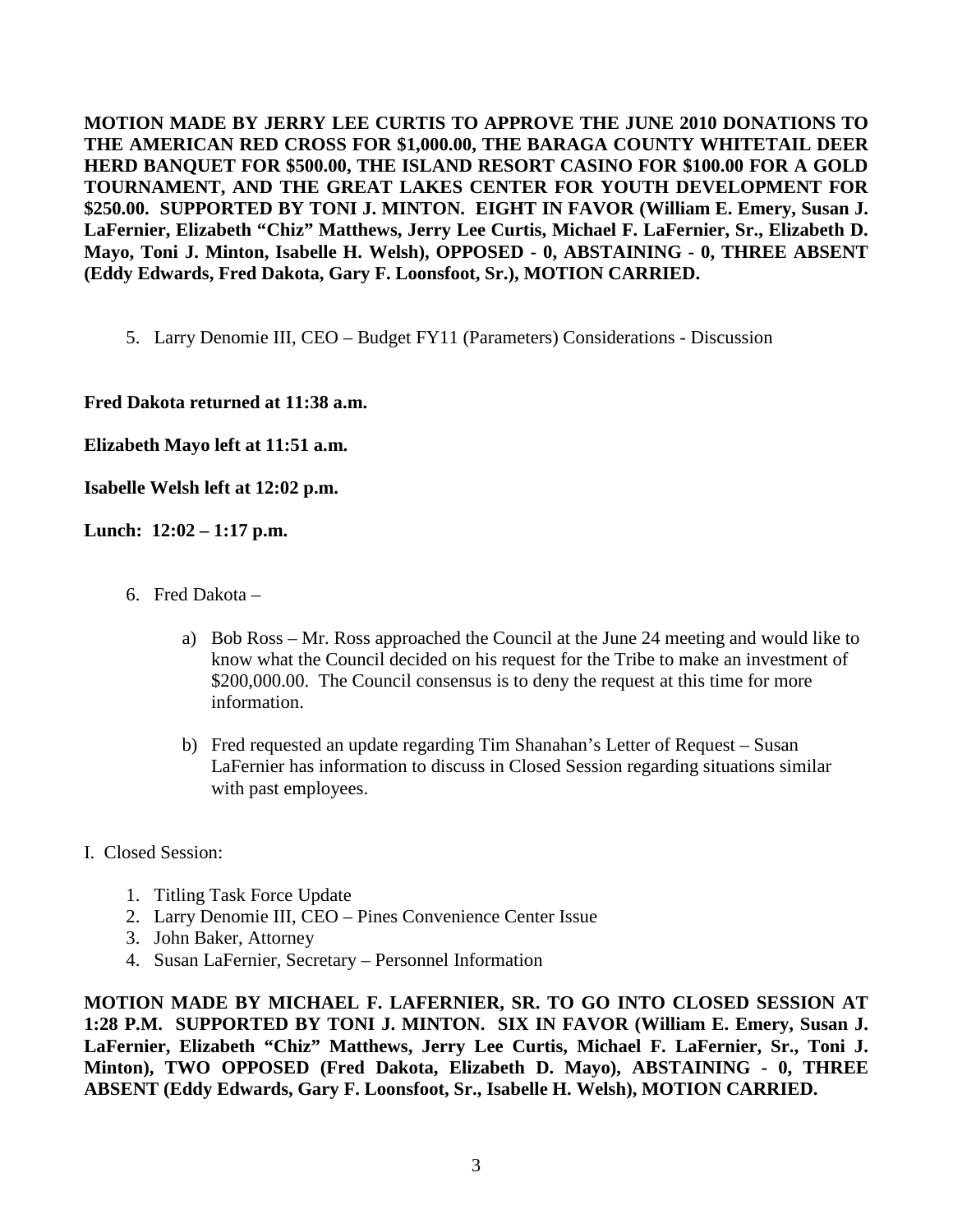**Break: 3:08 – 3:20 p.m.**

**MOTION MADE BY ELIZABETH D. MAYO TO GO INTO OPEN SESSION AT 3:58 P.M. SUPPORTED BY WILLIAM E. EMERY. EIGHT IN FAVOR (William E. Emery, Susan J. LaFernier, Elizabeth "Chiz" Matthews, Jerry Lee Curtis, Fred Dakota, Michael F. LaFernier, Sr., Elizabeth D. Mayo, Toni J. Minton), OPPOSED - 0, ABSTAINING - 0, THREE ABSENT (Eddy Edwards, Gary F. Loonsfoot, Sr., Isabelle H. Welsh), MOTION CARRIED.**

Parks and Recreation Committee Selection -

**MOTION MADE BY WILLIAM E. EMERY TO APPOINT DALE GOODREAU AND AMELIA SAPCUT TO THE PARKS AND RECREATION COMMITTEE. SUPPORTED BY JERRY LEE CURTIS. SEVEN IN FAVOR (William E. Emery, Elizabeth "Chiz" Matthews, Jerry Lee Curtis, Fred Dakota, Michael F. LaFernier, Sr., Elizabeth D. Mayo, Toni J. Minton), ONE OPPOSED (Susan J. LaFernier), ABSTAINING - 0, THREE ABSENT (Eddy Edwards, Gary F. Loonsfoot, Sr., Isabelle H. Welsh), MOTION CARRIED.**

Susan LaFernier stated her opposition: She would like to see the positions posted.

September Regular Council Meeting Date –

**MOTION MADE BY ELIZABETH D. MAYO TO MOVE THE SEPTEMBER 4TH MEETING TO SEPTEMBER 11TH. SUPPORTED BY MICHAEL F. LAFERNIER, SR. SEVEN IN FAVOR (William E. Emery, Elizabeth "Chiz" Matthews, Jerry Lee Curtis, Fred Dakota, Michael F. LaFernier, Sr., Elizabeth D. Mayo, Toni J. Minton), ONE OPPOSED (Susan J. LaFernier), ABSTAINING - 0, THREE ABSENT (Eddy Edwards, Gary F. Loonsfoot, Sr., Isabelle H. Welsh), MOTION CARRIED.**

Reschedule 3rd Reading of Titling Ordinance -

**MOTION MADE BY ELIZABETH D. MAYO TO RESCHEDULE THE 3RD READING OF THE TITLING ORDINANCE TO SEPTEMBER 11, 2010. SUPPORTED BY SUSAN J. LAFERNIER. EIGHT IN FAVOR (William E. Emery, Susan J. LaFernier, Elizabeth "Chiz" Matthews, Jerry Lee Curtis, Fred Dakota, Michael F. LaFernier, Sr., Elizabeth D. Mayo, Toni J. Minton), OPPOSED - 0, ABSTAINING - 0, THREE ABSENT (Eddy Edwards, Gary F. Loonsfoot, Sr., Isabelle H. Welsh), MOTION CARRIED.**